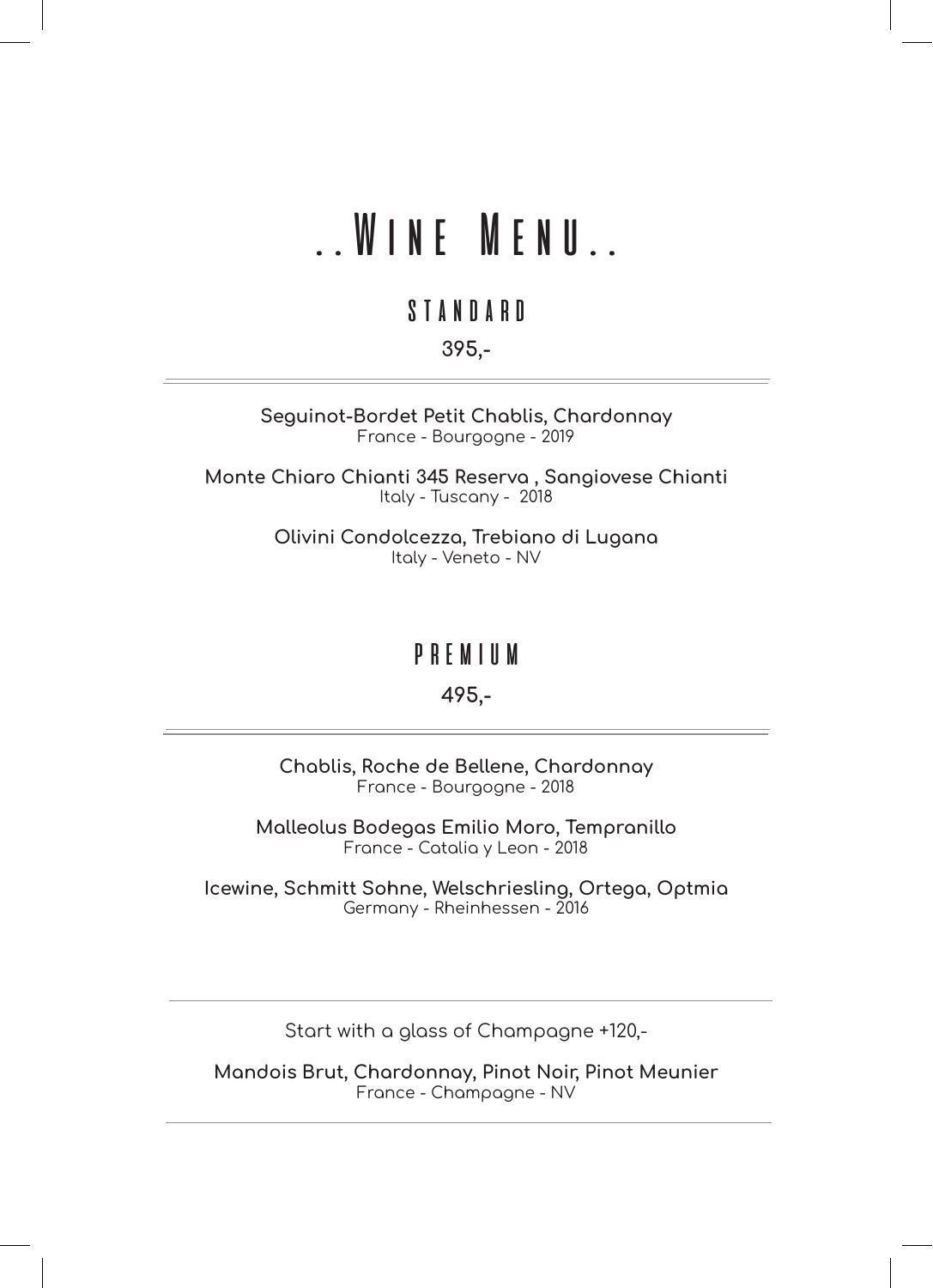### ..Champagne..

| Mandois Brut, Chardonnay, Pinot Noir, Pinot Meunier<br>France - Champagne - NV                     | $140 - 7695 -$  |
|----------------------------------------------------------------------------------------------------|-----------------|
| Pierre le Beouf rosé, Pinot noir<br>France - Champagne - NV                                        | $155,- / 775,-$ |
| Billecart-Salmon Brut, Chardonnay, Pinot Noir,<br>Pinot Meunier<br>France - Champagne - NV         | $825,-$         |
| Bollinger, Chardonnay, Pinot Noir, Pinot Meunier<br>France - Champagne - NV                        | $995 -$         |
| Billecart-Salmon Blanc de Blanc, Chardonnay<br>France - Champagne - NV                             | $1.175,-$       |
| Billecart-Salmon Rose, Chardonnay, Pinot Noir, Pinot Meunier<br>France - Champagne - NV            | $1.295 -$       |
| François Secondé Millésime, Chardonnay<br>France - Champagne - NV                                  | $1.395 -$       |
| François Secondé, La Loge, Blanc de Noir, Pinot noir<br>France - Champagne - NV                    | $1.445,-$       |
| Blillecart-Salmon Magnum, Chardonnay, Pinot Noir, Pinot Meunier 1.545,-<br>France - Champagne - NV |                 |
| Piot-Sévilliano Provante, L'instant, Pinot Meunier<br>France - Champagne - NV                      | $1.695,-$       |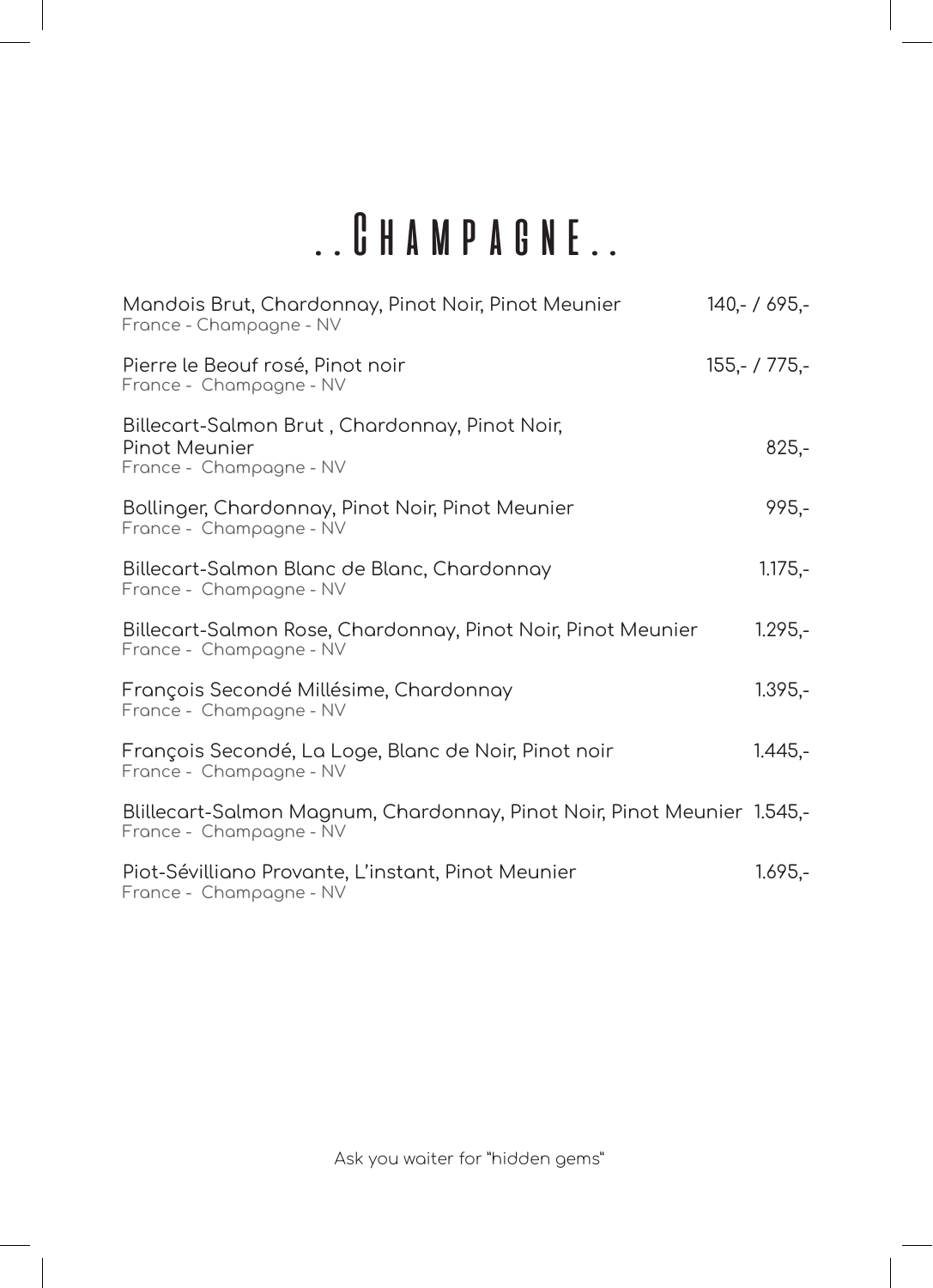### ..Bubbles..

Cava, Can Petite, Macabeo, Parellada 65,- / 395,-Spain - Catalonia - NV

# ..Rosé..

| Château de Berne, Romance, Merlot, Cinsault Syrah, Grenache 95,- / 450,-<br>France - Provence - 2020 |           |
|------------------------------------------------------------------------------------------------------|-----------|
| Ultimate Provence, Merlot, Cinsault, Syrah, Grenache<br>France - Provence - 2020                     | 595.-     |
| Ultimate Provence, Magnum, Merlot, Cinsault, Syrah, Grenache<br>France - Provence - 2020             | $1.195 -$ |

### ..White Wine..

| Torroxal Adegas Valminor, Albariño<br>Spain - Galicien - 2020                | $85 - 7395 -$ |
|------------------------------------------------------------------------------|---------------|
| Tiefenbrunner, Pinot Grigio<br>Italy - Alto Adige - 2019                     | $395 -$       |
| William Fevre Gran Cuvée, Chardonnay<br>Chile - Valle de Maipo - 2018        | $395 -$       |
| Hass Pinot Blanc Cötes de Kaysersberg, Pinot Blanc<br>France – Alsace - 2017 | $425 -$       |
| Seguinot-Bordet Petit Chablis, Chardonnay<br>France - Bourgogne - 2019       | $90 - 445 -$  |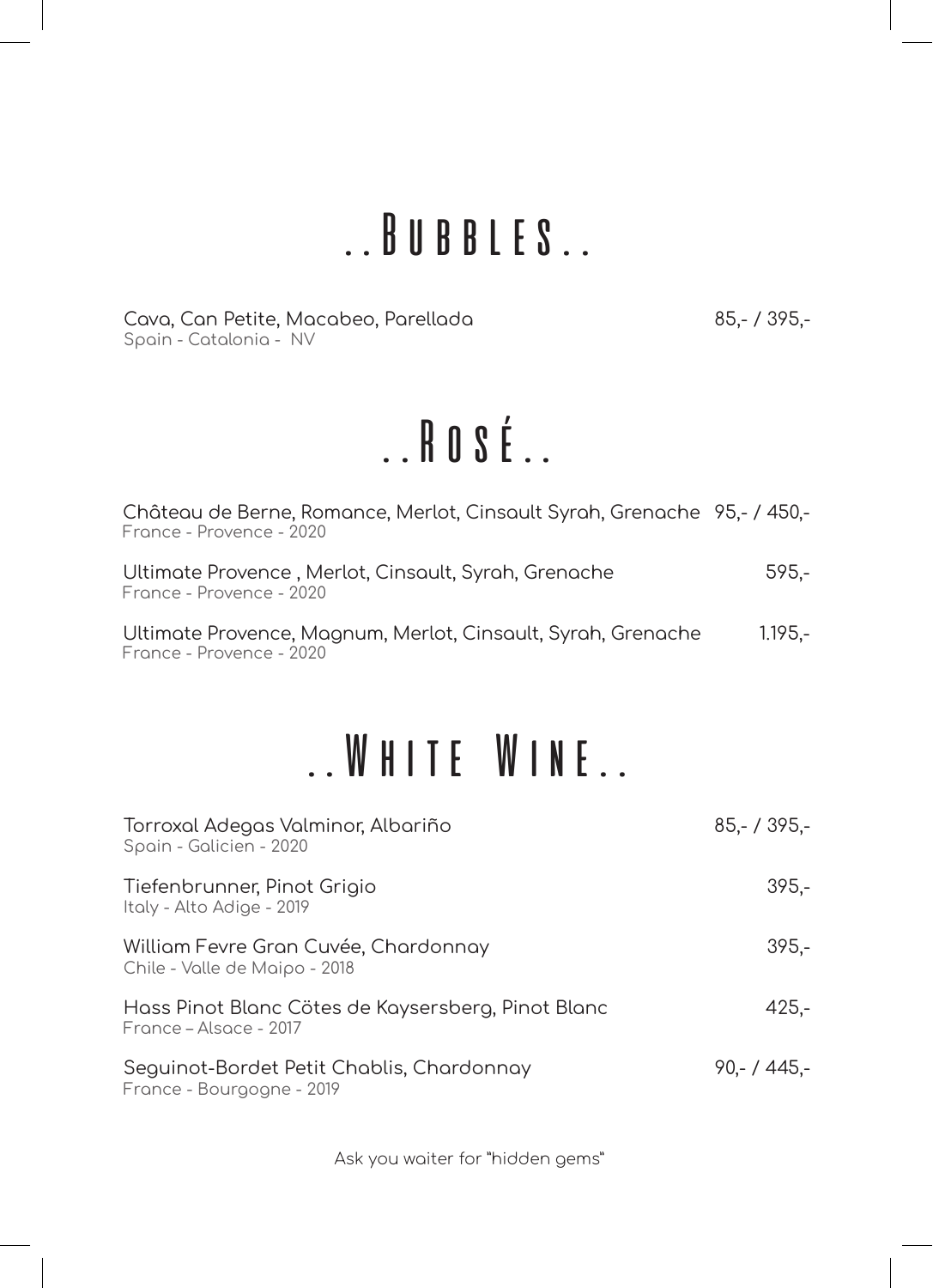# ..White Wine..

| Grand Cru Steininger, Grüner Veltliner<br>Austria - Kamptal - 2020                     | $445 -$        |
|----------------------------------------------------------------------------------------|----------------|
| Left Side<br>USA - California - 2018                                                   | $95,- / 495,-$ |
| Awatere Valley, Fincher & Co, Sauvignon Blanc<br>New Zealand - Marlborough - 2020      | $95,- / 495,-$ |
| Dom. de Bel Air Pouilly Fumé Riquette, Sauvignon Blanc<br>France - Pouilly Fumé - 2020 | $525,-$        |
| Chablis, Roche de Bellene, Chardonnay<br>France - Bourgogne - 2018                     | $120 - 7595 -$ |
| Hessenstein, Riesling<br>Germany - Rheingau - 2020                                     | $110 - 7545 -$ |
| Domaine des Baumard, Chenin Blanc<br>France - Loire - 2020                             | $595 -$        |
| Sancerre Cuvée Prestige, Jean Paul Picard<br>Sauvignon Blanc<br>France - Loire - 2017  | 795.-          |
| Winderlea, Chardonnay<br>USA - Oregon - 2017                                           | $925 -$        |
| Meursault 1er Cru, Henri Darnat, Chardonnay<br>France - Bourgogne - 2018               | $1.495 -$      |
| Chassagne Montrachet 1er Cru, Henri Darnat Chardonnay<br>France - Bourgogne - 2017     | $1.595,-$      |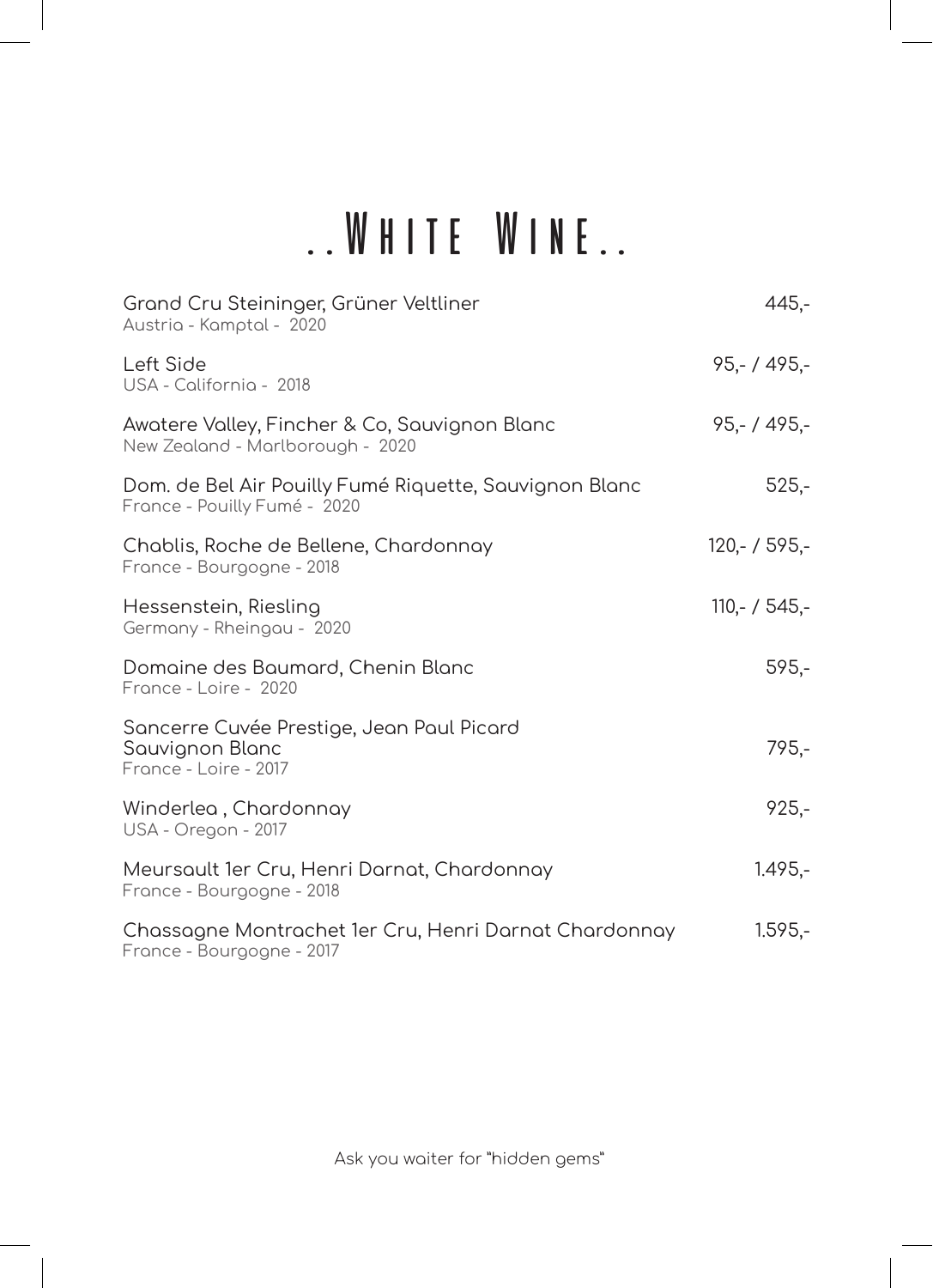## ..Red Wine..

| La Linda, Luigi Bosca, Malbec<br>Argentina - Mendoza - 2017                      | $80 - 7375 -$   |
|----------------------------------------------------------------------------------|-----------------|
| Seven Fires, Vintage Wine Estates, Zinfandel<br>USA - California - 2018          | $85 - 7395 -$   |
| Mulga, Kilikanoon, Shiraz<br>Australien - Clare Valley - 2016                    | $395 -$         |
| Schola Sarmenti Cuubardi, Primitivo<br>Italy - Puglia - 2018                     | $425 -$         |
| Monte Chiaro Chianti 345 Riserva, Sangiovese<br>Italy - Toscana - 2018           | $90 - 445 -$    |
| Firesteed, Willamette Valley, Pinot Noir<br>USA - Oregon - 2019                  | $450 -$         |
| Cigar, Zinfandel<br>USA - California-2018                                        | $475,-$         |
| Nebbiolo d'Alba Ligabue, Teo Costa, Nebbiolo<br>Italy - Piemonte - 2018          | $495 -$         |
| Bourgogne Rouge, Roche de Bellene, Pinot Noir<br>France - Bourgogne - 2020       | $110,- / 545,-$ |
| Casa la Rad, Bodegas Casa la Rad, Tempranillo, Grenache<br>Spain - Rioja - 2015  | $110 - 7545 -$  |
| Megaphone, Domaine du Vieux Telegraphe, Grenache, Syrah<br>France - Rhône - 2018 | $550 -$         |
| La Coppia Chianti Classico, Corsignano, Sangiovese<br>Italy - Toscana - 2017     | $550 -$         |
| Ripasso, Domini Veneti, Corvina, Rondinella, Corvinone<br>Italy - Veneto - 2018  | $595 -$         |
| Pinotage, Kaapzicht<br>South Africa - Stellenbosch - 2017                        | $595 -$         |
|                                                                                  |                 |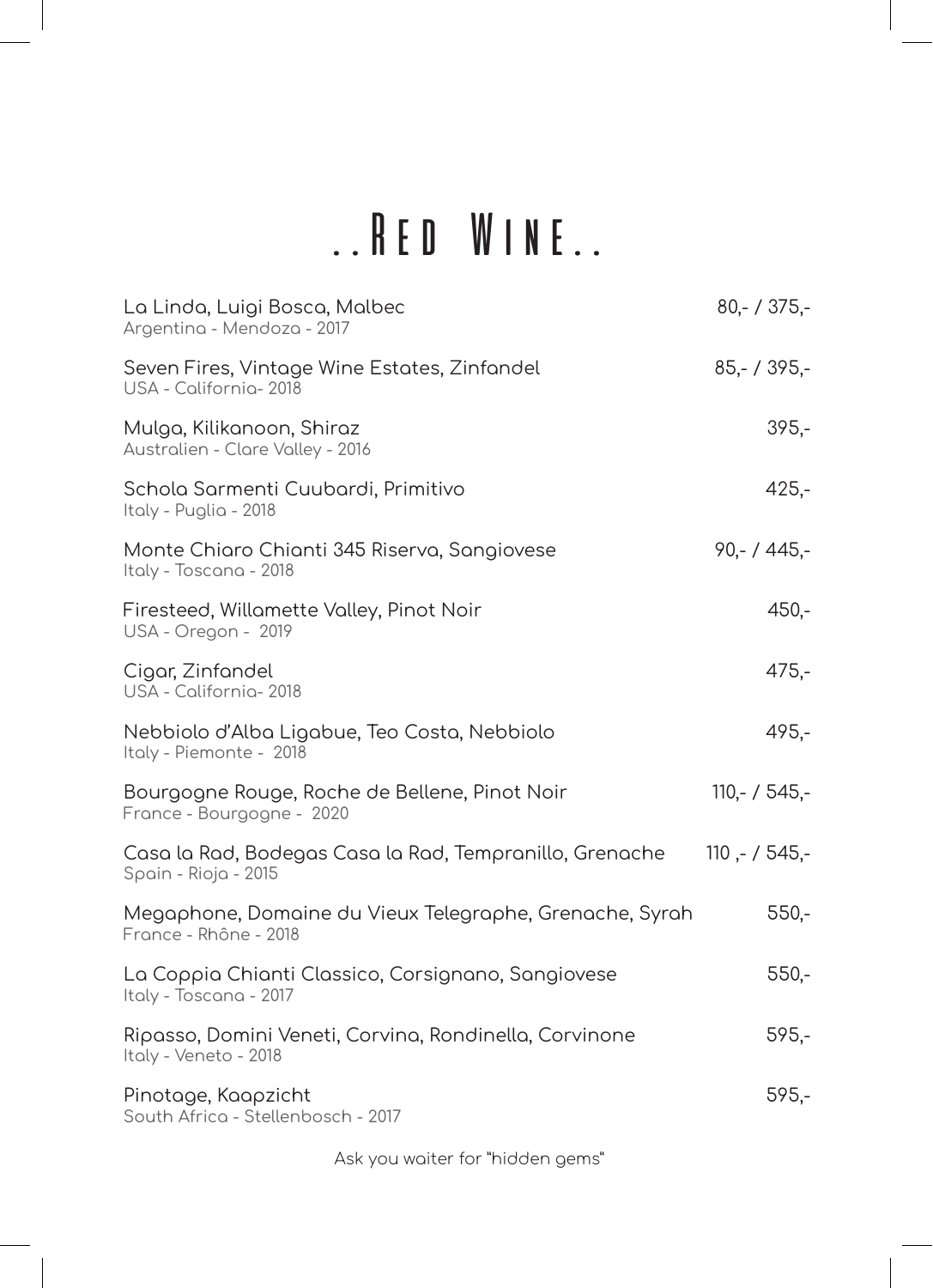# ..Red Wine..

| Phyllit, Solveigs, Pinot Noir<br>Germany - Rheingau - 2018                                                 | $645 -$        |
|------------------------------------------------------------------------------------------------------------|----------------|
| Steil, Solveigs, Pinot Noir<br>Germany - Rheingau - 2015                                                   | 745,-          |
| Mauro Molino "Barolo", Nebbiolo<br>Italy - Piemonte - 2017                                                 | $150 - 775 -$  |
| Volnay, Henri Darnat, Pinot Noir<br>France - Bourgogne - 2017                                              | $895 -$        |
| Gigondas, Clos des Cazaux, Grenache, Syrah & Mourvèdre<br>France - Rhône - 2018                            | $895 -$        |
| Malleolus "Bodegas Emilio Moro, Catalia y Leon<br>Spain - Catalia y Leon - 2018                            | $185 - 7945 -$ |
| Teo Costa, Magnum, Nebbiolo<br>Italy - Piemonte - 2018                                                     | $975 -$        |
| Coldoro, Terralsole, Merlot<br>Italy - Toscana - 2010                                                      | $995,-$        |
| Brunello di Montalcino, Tenuta Brunelli, Sangiovese<br>Italy - Toscana - 2016                              | $195 - 7995 -$ |
| Winderlea, Murto Vineyard, Pinot Noir<br>USA - Oregon - 2014                                               | $1.025,-$      |
| Micke, Solveigs, Pinot Noir<br>Germany - Rheingau - 2015                                                   | $1.100,-$      |
| Clos Pegase, Carbernet Sauvignon<br>USA - Napa - 2016                                                      | $1.145,-$      |
| Schola Sarmenti Diciotto, Primitivo<br>Italy - Puglia - 2016                                               | $1.195 -$      |
| Châteauneuf du Pape Vin di Felibre, André Mathieu,<br>Grenache, Syrah & Mourvedre<br>France - Rhône - 2012 | $1.195 -$      |
| Ask you waiter for "hidden gems"                                                                           |                |